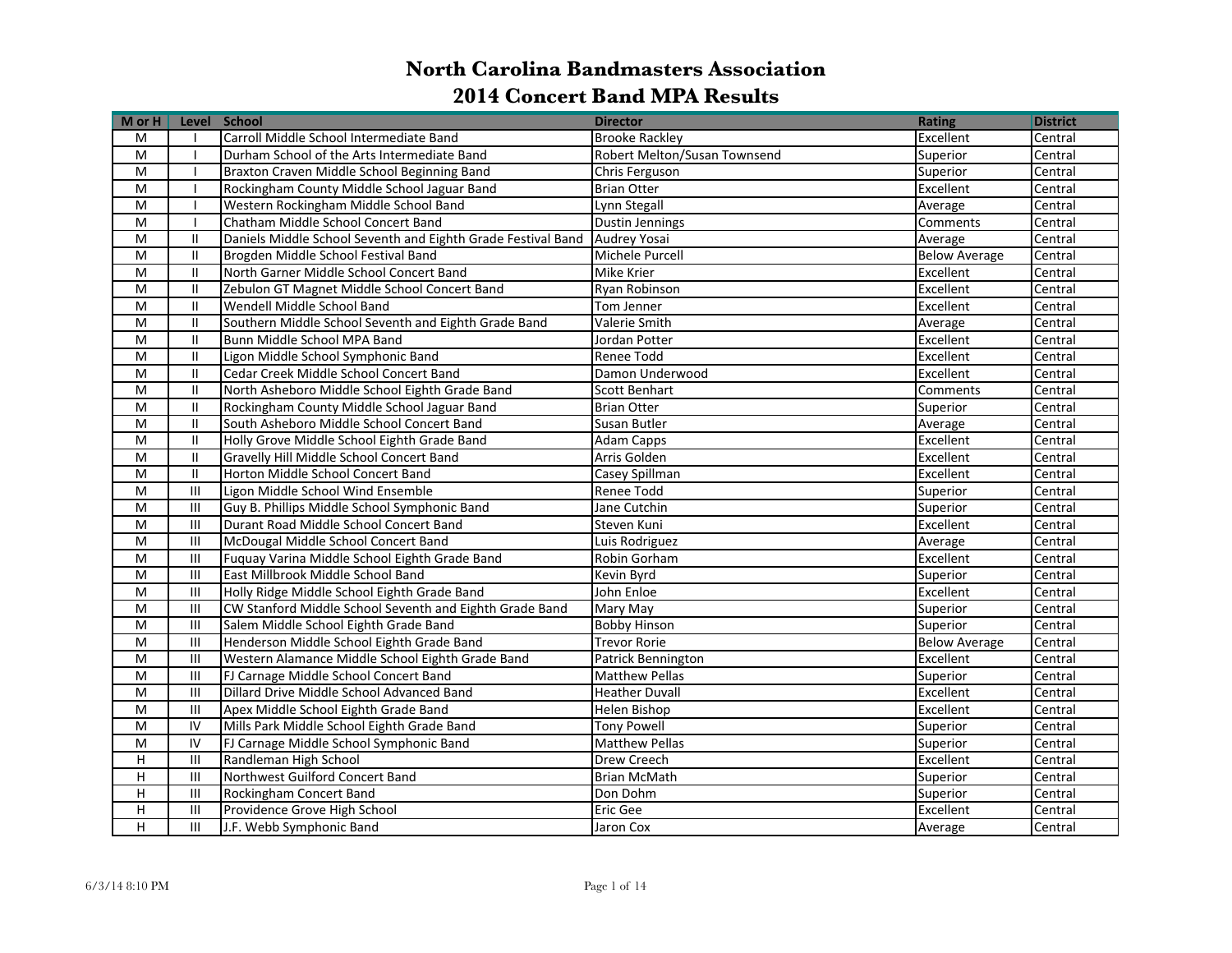| H                       | Ш              | Garner Concert Band                          | Daniel Stellini            | Excellent | Central |
|-------------------------|----------------|----------------------------------------------|----------------------------|-----------|---------|
| H                       | $\mathbf{III}$ | Milbrook Concert Band                        | Natalie Kerr               | Excellent | Central |
| н                       | $\mathbf{III}$ | Fuquay-Varina Symphonic Band                 | Matt Edwards               | Superior  | Central |
| H                       | $\mathbf{III}$ | Granville Central Concert Band               | Christopher Max Poole, Jr. | Excellent | Central |
| H                       | $\mathbf{III}$ | Person Wind Ensemble                         | Jonathan Chesson           | Superior  | Central |
| $\overline{H}$          | $\mathbf{III}$ | Heritage Symphonic Band                      | Clint McCaskill            | Excellent | Central |
| н                       | IV             | Southwestern Randolph High School            | <b>Charles Peters</b>      | Average   | Central |
| H                       | IV             | <b>Wheatmore High School</b>                 | Jade Tolles                | Superior  | Central |
| H                       | IV             | Southern Alamance High School                | Joshua Morgan              | Superior  | Central |
| H                       | IV             | Dalton L. McMichael High School              | Randy Quarles              | Excellent | Central |
| H                       | ${\sf IV}$     | Eastern Randolph High School                 | Josh Cvijanovic            | Excellent | Central |
| Н                       | ${\sf IV}$     | Northwood High School                        | <b>Eugene Cottrell</b>     | Superior  | Central |
| н                       | IV             | Asheboro High School Wind Symphony           | Suzanne Benhart            | Superior  | Central |
| H                       | IV             | Morehead High School                         | Sean McClure               | Superior  | Central |
| н                       | IV             | Northwest Guilford Symphonic Band            | <b>Brian McMath</b>        | Superior  | Central |
| H                       | IV             | Raleigh Charter Concert Band                 | Cynthia Clark Brown        | Excellent | Central |
| н                       | IV             | East Wake Symphonic Band                     | Alan Mason                 | Excellent | Central |
| H                       | IV             | Southern Vance Concert Band                  | Demetrius White            | Average   | Central |
| H                       | ${\sf IV}$     | Middle Creek Symphonic Band                  | <b>Andrew Weiss</b>        | Excellent | Central |
| H                       | IV             | Leesville Road Concert Band                  | Alyssa Montgomery          | Superior  | Central |
| H                       | IV             | South Granville Concert Band                 | <b>Ashley Sample</b>       | Excellent | Central |
| H                       | IV             | Panther Creek Concert Band                   | David Robinson             | Superior  | Central |
| H                       | IV             | Apex Concert Band 2                          | Paul E. Rowe               | Superior  | Central |
| H                       | IV             | Franklinton Concert Band                     | Derek Southerland          | Superior  | Central |
| H                       | IV             | <b>Bunn Concert Band</b>                     | Melody Causby              | Superior  | Central |
| H                       | IV             | Millbrook Symphonic Band                     | Natalie Kerr               | Superior  | Central |
| H                       | IV             | Durham School of the Arts Symphonic Band     | Susan Townsend             | Superior  | Central |
| н                       | IV             | Holly Springs Symphonic Band                 | Michael E. Biasi           | Superior  | Central |
| н                       | IV             | Sanderson Concert Band                       | <b>Creighton Flowers</b>   | Excellent | Central |
| $\overline{\mathsf{H}}$ | $\vee$         | Southwest Guilford High School               | Kenneth Butler             | Excellent | Central |
| H                       | $\mathsf{V}$   | Southeast Guilford High School               | Jeremy Ray                 | Superior  | Central |
| H                       | $\mathsf{V}$   | Rockingham High School Wind Ensemble         | Don Dohm                   | Excellent | Central |
| H                       | $\vee$         | Durham School of the Arts                    | Ken Davis                  | Superior  | Central |
| H                       | $\vee$         | Garner Symphonic Band                        | Daniel Stellini            | Superior  | Central |
| H                       | $\vee$         | <b>Broughton Wind Ensemble</b>               | Margie Harrison            | Superior  | Central |
| н                       | $\vee$         | Heritage Wind Ensemble                       | Clint McCaskill            | Superior  | Central |
| H                       | $\vee$         | Green Hope Concert Band                      | <b>Brian Myers</b>         | Superior  | Central |
| H                       | $\vee$         | Enloe Symphonic Band                         | Robert C. Hunter           | Average   | Central |
| н                       | VI             | Northwest Guilford High School Wind Ensemble | <b>Brian McMath</b>        | Superior  | Central |
| H                       | VI             | Asheboro High School Symphonic Wind Ensemble | Phil Homiller              | Superior  | Central |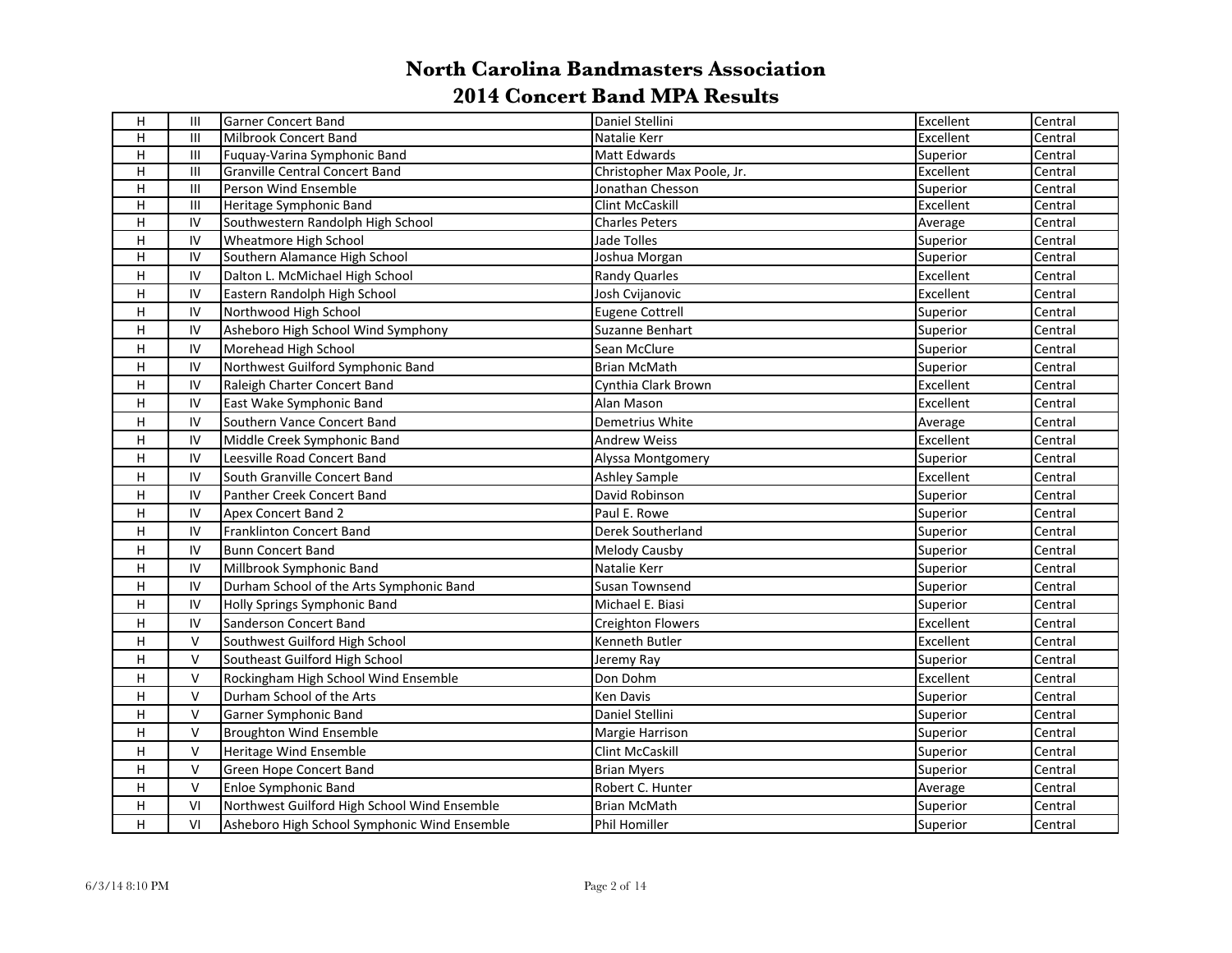| H            | VI                         | Fuguay-Varina Wind Ensemble   | Matt Edwards                 | Superior  | Central |
|--------------|----------------------------|-------------------------------|------------------------------|-----------|---------|
| н            | VI                         | Holly Springs Wind Ensemble   | Michael E. Biasi             | Excellent | Central |
| $\mathsf{H}$ | VI                         | Sanderson Wind Ensemble       | Creighton Flowers            | Superior  | Central |
| Н            | VI                         | Panther Creek Wind Ensemble   | David Robinson               | Superior  | Central |
| н            | VI                         | Panther Creek Symphonic Band  | Jon Swofford                 | Superior  | Central |
| H            | VI                         | Middle Creek Wind Ensemble    | <b>Andrew Weiss</b>          | Excellent | Central |
| H            | VI                         | Leesville Road Symphonic Band | Alyssa Montgomery            | Superior  | Central |
| Н            | VI                         | Apex Wind Ensemble            | Paul E. Rowe                 | Superior  | Central |
| H            | VI                         | Green Hope Symphonic Band     | <b>Brian Myers</b>           | Superior  | Central |
| H            | VI                         | Orange Symphonic Band         | Andy Carter                  | Superior  | Central |
| H            | VI                         | CE Jordan Wind Ensemble       | Chris Hathcock               | Superior  | Central |
| H            | VI                         | Millbrook Wind Ensemble       | Natalie Kerr                 | Superior  | Central |
| н            | VI                         | Cary Symphonic Band           | <b>Matt Minick</b>           | Superior  | Central |
| Н            | VI                         | <b>Enloe Wind Ensemble</b>    | Robert C. Hunter             | Superior  | Central |
| M            |                            | Brewster 7th                  | <b>Beverly Goehring</b>      | Average   | Eastern |
| M            |                            | <b>Chaloner Concert</b>       | <b>Brian Campbell</b>        | Excellent | Eastern |
| M            | $\mathbf{I}$               | New Bridge 7th                | Bryant Copeland              | Superior  | Eastern |
| M            | II                         | AG Cox                        | <b>Barney Barker</b>         | Excellent | Eastern |
| M            | II                         | <b>Beaufort</b>               | Joe McCreary                 | Excellent | Eastern |
| M            | II.                        | Brewster 8th                  | <b>Beverly Goehring</b>      | Excellent | Eastern |
| M            | $\mathbf{II}$              | Broad Creek 7th Grade         | Jason Barclift               | Superior  | Eastern |
| ${\sf M}$    | Ш                          | Burgaw                        | <b>Brittany Hamlin</b>       | Excellent | Eastern |
| ${\sf M}$    | Ш                          | Chaloner Symphonic            | <b>Brian Campbell</b>        | Excellent | Eastern |
| M            | $\mathbf{H}$               | Chicod                        | Danny Wunker                 | Excellent | Eastern |
| M            | $\mathbf{H}$               | Dixon                         | Karen Matthews               | Excellent | Eastern |
| M            | $\mathbf{H}$               | Edwards                       | Margie Jesse                 | Excellent | Eastern |
| M            | $\sf II$                   | Elm City                      | Adam Schultz                 | Average   | Eastern |
| M            | $\ensuremath{\mathsf{II}}$ | Forest Hills                  | Catherine Slade              | Excellent | Eastern |
| M            | II.                        | Grover C. Fields 7th          | Jodi Elbing                  | Comments  | Eastern |
| M            | II.                        | Havelock 7th                  | Mark Lorek                   | Excellent | Eastern |
| ${\sf M}$    | II.                        | Hertford                      | <b>Jeff Reid</b>             | Excellent | Eastern |
| M            | Ш                          | Morehead 7th                  | Kim Barclift & Andy Wright   | Superior  | Eastern |
| M            | Ш                          | New Bridge 8th                | <b>Bryant Copeland</b>       | Excellent | Eastern |
| M            | Ш                          | Newport 7th                   | David Stroud                 | Superior  | Eastern |
| М            | Ш                          | Northeast                     | <b>Brandon Woolley</b>       | Average   | Eastern |
| M            | II                         | Pactolus                      | Laura O'Neal                 | Average   | Eastern |
| M            | Ш                          | Red Oak 7th                   | Mark Stauffer & Abbie Weaver | Excellent | Eastern |
| M            | II                         | Riverside                     | Kim Michel                   | Superior  | Eastern |
| M            | П.                         | <b>Southwest</b>              | <b>Crystal Homer</b>         | Excellent | Eastern |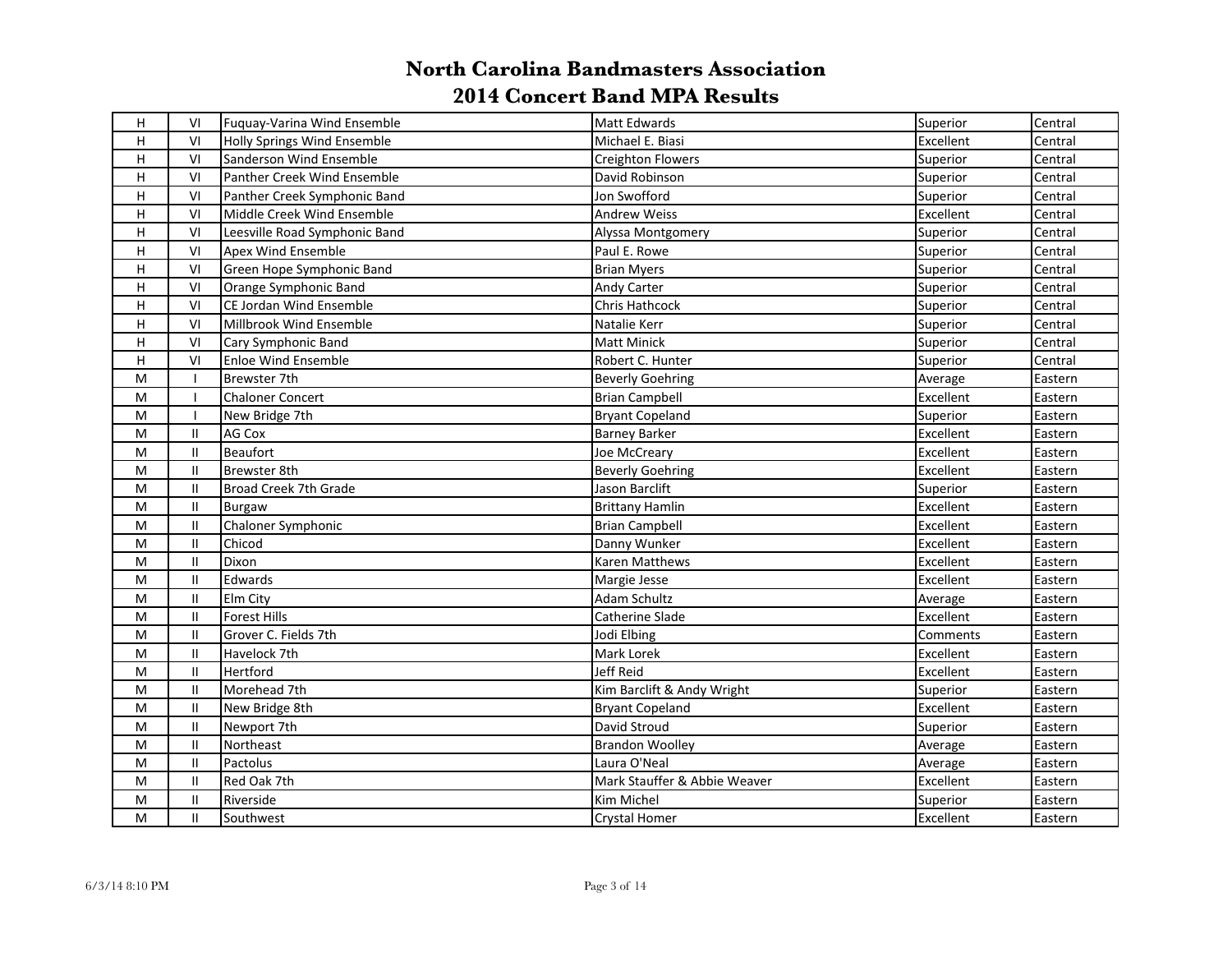| M              | $\mathbf{II}$                      | Stokes                                       | Chris Tkacik                    | Average   | Eastern |
|----------------|------------------------------------|----------------------------------------------|---------------------------------|-----------|---------|
| M              | $\mathbf{II}$                      | Toisnot                                      | Jordan Webb                     | Excellent | Eastern |
| M              | $\mathbf{II}$                      | Topsail                                      | <b>Bob Norem</b>                | Excellent | Eastern |
| ${\sf M}$      | Ш                                  | <b>Trask</b>                                 | Deborah Phillips                | Superior  | Eastern |
| ${\sf M}$      | II                                 | West Craven 7th                              | Cory Lipsky & Ashley Etheredge  | Superior  | Eastern |
| M              | $\mathbf{H}$                       | Williston                                    | <b>Gwen Fitzpatrick</b>         | Average   | Eastern |
| ${\sf M}$      | $\mathbf{III}$                     | Broad Creek 8th Grade                        | Jason Barclift                  | Superior  | Eastern |
| M              | $\mathbf{III}$                     | C.M. Eppes                                   | Tina Robinett                   | Superior  | Eastern |
| ${\sf M}$      | Ш                                  | Camden                                       | Rose Taylor Lee                 | Excellent | Eastern |
| M              | Ш                                  | Cape Fear                                    | Kyle Lanier                     | Excellent | Eastern |
| ${\sf M}$      | $\ensuremath{\mathsf{III}}\xspace$ | Grover C. Fields 8th                         | Jodi Elbing                     | Excellent | Eastern |
| ${\sf M}$      | $\ensuremath{\mathsf{III}}\xspace$ | Havelock 8th                                 | Mark Lorek                      | Excellent | Eastern |
| ${\sf M}$      | Ш                                  | Hope                                         | Bryan Castro                    | Excellent | Eastern |
| ${\sf M}$      | $\ensuremath{\mathsf{III}}\xspace$ | Morehead 8th                                 | Kim Barclift & Andy Wright      | Superior  | Eastern |
| ${\sf M}$      | $\ensuremath{\mathsf{III}}\xspace$ | Murray                                       | David Tyson                     | Excellent | Eastern |
| ${\sf M}$      | $\ensuremath{\mathsf{III}}\xspace$ | Newport 8th                                  | David Stroud                    | Superior  | Eastern |
| M              | III                                | Red Oak 8th                                  | Mark Stauffer & Abbie Weaver    | Excellent | Eastern |
| M              | III                                | West Craven 8th                              | Cory Lipsky & Ashley Etheredge  | Excellent | Eastern |
| Н              | $\ensuremath{\mathsf{III}}\xspace$ | Beddingfield High School Symphonic Band      | Keith Green                     | Excellent | Eastern |
| H              | $\ensuremath{\mathsf{III}}\xspace$ | Charles B. Aycock High School Concert Band   | Michael Palmer                  | Average   | Eastern |
| $\overline{H}$ | $\ensuremath{\mathsf{III}}\xspace$ | Heide Trask High School Symphonic Band       | Donna Buttrum                   | Excellent | Eastern |
| H              | $\ensuremath{\mathsf{III}}\xspace$ | John A. Holmes High School Concert Band      | David Shaw                      | Excellent | Eastern |
| $\overline{H}$ | $\ensuremath{\mathsf{III}}\xspace$ | Lejeune High School Concert Band             | <b>Tim Tyson</b>                | Excellent | Eastern |
| H              | Ш                                  | New Bern High School Symphonic Band          | Christopher Elbing              | Superior  | Eastern |
| $\overline{H}$ | $\mathbf{III}$                     | Northside High School Concert Band           | Grayson Woodcock                | Excellent | Eastern |
| H              | III                                | South Lenior High School Concert Band        | <b>Timothy Bennett</b>          | Excellent | Eastern |
| $\overline{H}$ | $\ensuremath{\mathsf{III}}\xspace$ | Southwest Edgecombe High School Concert Band | Wayne Holloway Jr.              | Average   | Eastern |
| $\overline{H}$ | $\ensuremath{\mathsf{III}}\xspace$ | White Oak High School Freshman Band          | Jason Morton                    | Superior  | Eastern |
| H              | IV                                 | Ashley High School Concert Band              | <b>Robert Parker</b>            | Superior  | Eastern |
| H              | IV                                 | Camden County Symphonic Band                 | Christopher Whitehurst          | Excellent | Eastern |
| H              | IV                                 | Croatan High School Wind Ensemble            | <b>Brandon Armstrong</b>        | Excellent | Eastern |
| H              | IV                                 | Currituck County High School Symphonic Band  | Lynn Dale                       | Superior  | Eastern |
| H              | IV                                 | D.H. Conley High School Symphonic Band       | Alyssa Trapani                  | Excellent | Eastern |
| H              | IV                                 | Dixon High School Symphonic Band             | <b>Victor Saenz</b>             | Excellent | Eastern |
| H              | IV                                 | Havelock Symphonic Band                      | Jorge Benitez & Lindsey Eskins  | Superior  | Eastern |
| H              | $\overline{N}$                     | J.H. Rose High School Concert Band           | Matthew Howard & Russell Knight | Excellent | Eastern |
| H              | IV                                 | Jacksonville Symphonic Band                  | Zachary Cummings                | Excellent | Eastern |
| H              | IV                                 | James B. Hunt High School Symphonic Band     | Keith Dublin                    | Superior  | Eastern |
| H              | IV                                 | John T. Hoggard High School Concert Band     | Rod Reed                        | Excellent | Eastern |
| $\overline{H}$ | IV                                 | New Hanover High School Symphonic Band       | R. Timothy McCoy                | Superior  | Eastern |
| H              | IV                                 | Pasquotank County High School Symphonic Band | John Russell                    | Superior  | Eastern |
| H              | IV                                 | Riverside High School Symphonic Band         | <b>Grant Michel</b>             | Excellent | Eastern |
| H              | IV                                 | Rocky Mount High School Symphonic Band       | Tremayne B. Smith               | Excellent | Eastern |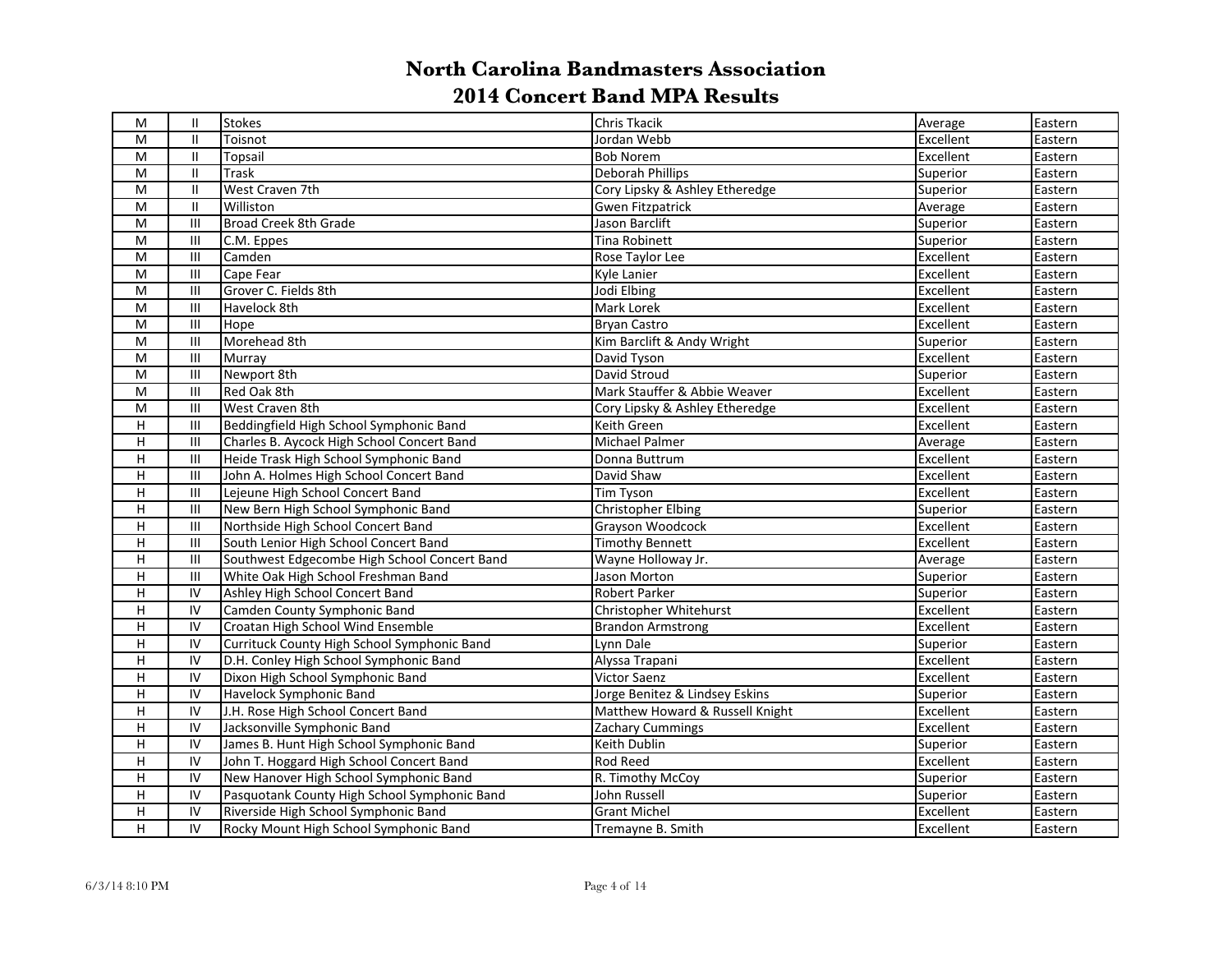| H                         | IV            | South Central High School Wind Band               | Jonathan D. Matthews            | Excellent            | Eastern   |
|---------------------------|---------------|---------------------------------------------------|---------------------------------|----------------------|-----------|
| H.                        | IV            | Topsail High School Wind Ensemble                 | Casey Black                     | Excellent            | Eastern   |
| н                         | IV            | West Carteret High School Concert Band            | Craig Everett & Andrew Wright   | Superior             | Eastern   |
| $\boldsymbol{\mathsf{H}}$ | IV            | West Craven High School Symphonic Band            | Joseph Cox & Ashley Etheredge   | Superior             | Eastern   |
| н                         | IV            | White Oak High School Symphonic Band              | Perry Ditch                     | Superior             | Eastern   |
| H                         | $\vee$        | E.A. Laney High School Symphonic Band             | <b>Bob Pearson</b>              | Superior             | Eastern   |
| н                         | $\mathsf{V}$  | East Carteret High School Concert Band            | Ashley Wright                   | Superior             | Eastern   |
| $\mathsf H$               | $\vee$        | Jacksonville Wind Ensemble                        | Zachary Cummings                | Average              | Eastern   |
| H                         | $\mathsf{V}$  | John T. Hoggard High School Symphonic Band        | Rod Reed                        | Superior             | Eastern   |
| $\boldsymbol{\mathsf{H}}$ | $\mathsf{V}$  | Nash Central High School Wind Ensemble            | Leo Nieves                      | Superior             | Eastern   |
| H                         | $\vee$        | New Bern High School Wind Ensemble                | <b>Christopher Elbing</b>       | Superior             | Eastern   |
| $\boldsymbol{\mathsf{H}}$ | $\vee$        | Richlands High School Wind Ensemble               | Greg Shreckengost               | Excellent            | Eastern   |
| H                         | $\vee$        | Roanoke Rapids High School Symphonic Band         | Laura Avery Manning             | Excellent            | Eastern   |
| $\mathsf H$               | V             | Southern Nash High School Wind Ensemble           | <b>Matthew Ray</b>              | Superior             | Eastern   |
| $\mathsf H$               | $\vee$        | Swansboro Concert Band                            | William Weltman                 | Excellent            | Eastern   |
| $\overline{H}$            | VI            | Ashley High School Symphonic Band                 | Robert Parker                   | Superior             | Eastern   |
| H                         | VI            | <b>Havelock Wind Ensemble</b>                     | Jorge Benitez & Lindsey Eskins  | Superior             | Eastern   |
| $\overline{H}$            | VI            | J.H. Rose High School Symphonic Band              | Russell Knight & Matthew Howard | Superior             | Eastern   |
| $\overline{H}$            | VI            | West Carteret High School Symphonic Band          | Craig Everett & Andrew Wright   | Superior             | Eastern   |
| $\mathsf H$               | VI            | White Oak High School Wind Ensemble               | Perry Ditch & Jason Morton      | Superior             | Eastern   |
| M                         | $\mathbf{I}$  | Collettsville School Beginning Band               | Jonathon T. Beal                | Excellent            | Northwest |
| M                         | $\mathbf{I}$  | Heritage Middle School 7th Grade Band             | Aaron Poteat                    | Excellent            | Northwest |
| M                         | $\mathbf{I}$  | Walter Johnson Middle School Concert Band         | Erin Pugh                       | Excellent            | Northwest |
| ${\sf M}$                 |               | Avery Middle School Concert Band                  | Dee Raby                        | Excellent            | Northwest |
| ${\sf M}$                 | $\mathbf{I}$  | North Wilkes Middle School Concert Band           | Melanie Hudson                  | Average              | Northwest |
| ${\sf M}$                 |               | Cranberry Middle School Concert Band              | William Freeman                 | Average              | Northwest |
| ${\sf M}$                 |               | William Ellis Middle School 8th Grade Band        | Mandy James                     | Superior             | Northwest |
| M                         |               | Philo Hill Magnet Academy Concert Band            | Curtis Cotton III               | <b>Below Average</b> | Northwest |
| ${\sf M}$                 | $\mathbf{I}$  | Happy Valley School Concert Band                  | Erika Greer                     | Comments             | Northwest |
| M                         |               | North Lincoln Middle School 7th Grade Band        | Jerry Lowe                      | Excellent            | Northwest |
| M                         |               | Kernersville Middle School 8th Grade Band         | Susan Polster-York              | Excellent            | Northwest |
| M                         |               | Piney Grove Middle School Concert Band            | Jonathan Gifford                | Excellent            | Northwest |
| M                         | $\mathbf{I}$  | Statesville Middle School Concert Band            | Rico Soloman                    | Average              | Northwest |
| M                         | $\mathbf{I}$  | Pilot Mountain Middle School 7th & 8th Grade Band | <b>Matthew Trice</b>            | Comments             | Northwest |
| M                         | $\mathbf{II}$ | Collettsville School Advanced Band                | Jonathon T. Beal                | Superior             | Northwest |
| M                         | $\mathbf{II}$ | North Davie Middle School 8th Grade Band          | Jason Carter                    | Excellent            | Northwest |
| M                         | $\mathbf{II}$ | West Alexander Middle School Concert Band         | Matthew W. Cochran              | Superior             | Northwest |
| ${\sf M}$                 | $\mathbf{II}$ | William Lenoir Middle School 7th Grade Band       | Terry Reid                      | Superior             | Northwest |
| ${\sf M}$                 | $\mathbf{II}$ | South Davie Middle School 8th Grade Band          | <b>Justin McRary</b>            | Superior             | Northwest |
| M                         | $\mathbf{II}$ | Liberty Middle School 8th Grade Band              | <b>Dustin Hoke</b>              | Superior             | Northwest |
| M                         | $\mathbf{II}$ | Ashe County Middle School Concert Band            | Paula Carlton                   | Average              | Northwest |
| M                         | $\mathbf{II}$ | East Burke Middle School 8th Grade Band           | Carla Draughn                   | Superior             | Northwest |
| M                         | $\mathbf{II}$ | <b>Clemmons Middle School Concert Band</b>        | Shannon Spencer                 | Excellent            | Northwest |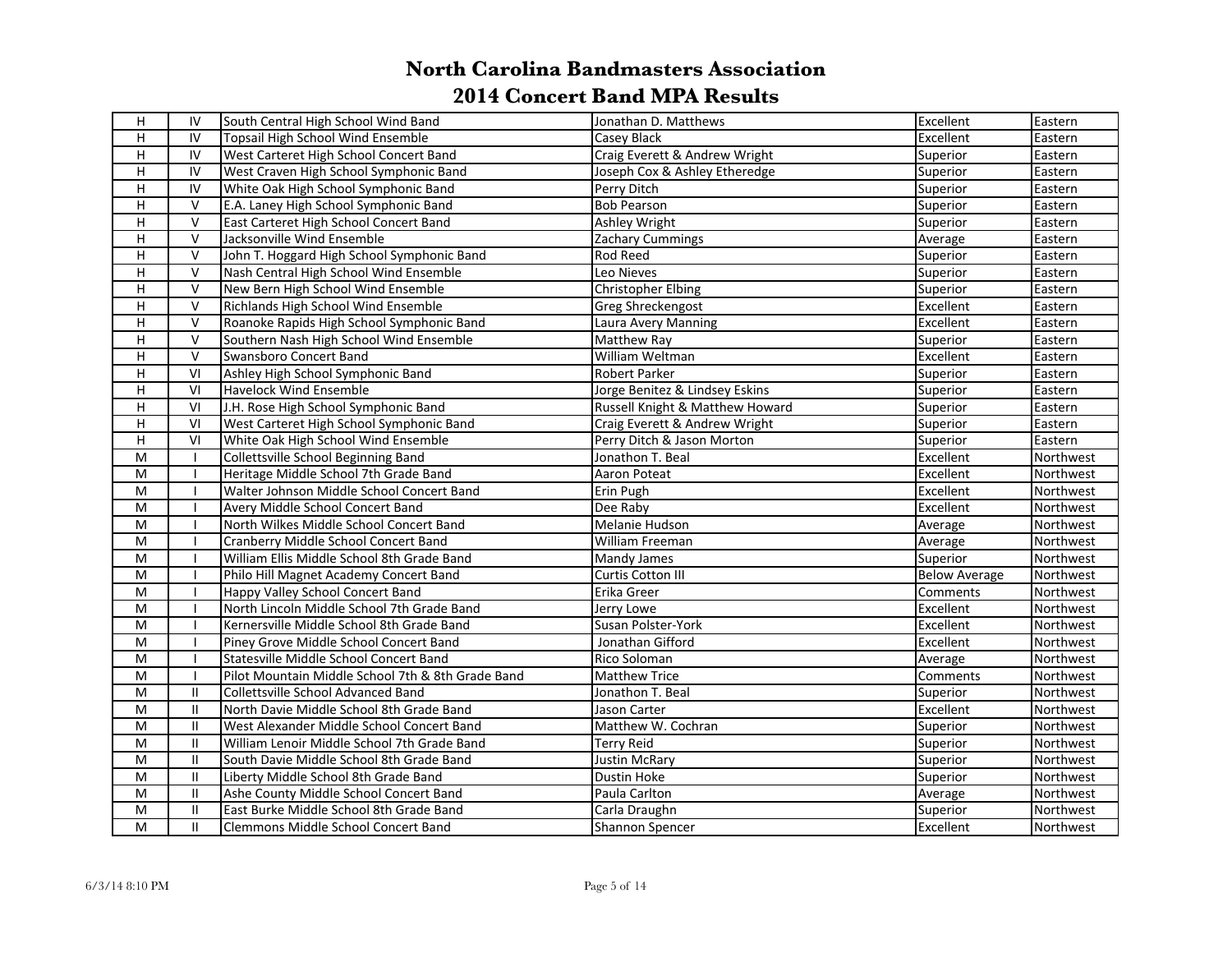| M              | Ш              | Lakeshore Middle School 7th Grade Band           | Patrick Haymore                          | Excellent            | Northwest |
|----------------|----------------|--------------------------------------------------|------------------------------------------|----------------------|-----------|
| M              | $\mathbf{H}$   | Walkertown Middle School Concert Band            | Quincy Lundy                             | Excellent            | Northwest |
| M              | $\mathbf{II}$  | Southeastern Stokes Middle School 8th Grade Band | Justin Carter                            | Excellent            | Northwest |
| M              | $\mathbf{II}$  | Northview Middle School 7th & 8th Grade Band     | David Wortman                            | Superior             | Northwest |
| M              | $\mathbf{II}$  | Lakeshore Middle School 8th Grade Band           | Patrick Haymore                          | Excellent            | Northwest |
| M              | $\mathbf{H}$   | Brawley Middle School Symphonic Band             | Allison Schroeder                        | Excellent            | Northwest |
| M              | $\mathbf{II}$  | HM Arndt Middle School Symphonic Band            | Mark Sossoman                            | Excellent            | Northwest |
| M              | $\mathbf{II}$  | Southeast Middle School Concert Band             | Eugene Mabry                             | Superior             | Northwest |
| M              | $\mathbf{H}$   | Heritage Middle School 8th Grade Band            | Aaron Poteat                             | Excellent            | Northwest |
| M              | $\mathbf{II}$  | Thomasville Middle School Concert Band           | Patricia King                            | Average              | Northwest |
| ${\sf M}$      | $\mathbf{H}$   | Ledford Middle School 8th Grade Band             | David Haynes                             | Average              | Northwest |
| M              | $\mathbf{II}$  | Oak Grove Middle School Concert Band             | Mike Howell                              | Excellent            | Northwest |
| M              | $\mathbf{H}$   | North Lincoln Middle School 8th Grade Band       | Jerry Lowe                               | Superior             | Northwest |
| M              | $\mathbf{II}$  | Table Rock Middle School Symphonic Band          | <b>Trey Simpson</b>                      | Superior             | Northwest |
| M              | $\mathbf{II}$  | Gamewell Middle School Concert Band              | <b>Kevin Townsend</b>                    | Superior             | Northwest |
| M              | $\mathbf{II}$  | East Alexander Middle School Concert Band        | Amy Alexander                            | Superior             | Northwest |
| M              | $\mathbf{III}$ | Granite Falls Middle School Concert Band         | Sarah Stafford                           | Excellent            | Northwest |
| ${\sf M}$      | $\mathbf{III}$ | Hanes Magnet School 8th Grade Advanced Band      | Mary Kathryn Bowman-Choat, Kenneth Tysor | Superior             | Northwest |
| M              | $\mathbf{III}$ | North Davidson Middle School Wind Ensemble       | Keith Grush                              | Superior             | Northwest |
| M              | $\mathbf{III}$ | Central Davidson Middle School 8th Grade Band    | Rodney Workman                           | Superior             | Northwest |
| M              | $\mathbf{III}$ | Paisley IB Magnet School Advanced Band           | Colin Choat                              | Excellent            | Northwest |
| M              | III            | William Lenoir Middle School 8th Grade Band      | <b>Terry Reid</b>                        | Superior             | Northwest |
| M              | III            | Hudson Middle School 8th Grade Band              | Leah Spicer                              | Superior             | Northwest |
| H              | $\mathbf{III}$ | East Surry High School Concert Band              | <b>Matthew Trice</b>                     | Superior             | Northwest |
| H              | $\mathbf{III}$ | Davie County High School Concert Band            | Andrew Jimeson                           | Superior             | Northwest |
| H              | $\mathbf{III}$ | North Stokes High School Concert Band            | Jonathan Gifford                         | Superior             | Northwest |
| H              | $\mathbf{III}$ | Thomasville High School Concert Band             | Matthew P. Garris                        | <b>Below Average</b> | Northwest |
| H              | $\mathbf{III}$ | Ronald Reagan High School Concert Band           | Andrew Craft, Kenneth Tysor              | Superior             | Northwest |
| H              | $\mathbf{III}$ | Alexander Central High School Concert Band       | Garry Stafford                           | Superior             | Northwest |
| H              | III            | R.L. Patton High School Concert Band             | Chad Higdon                              | Superior             | Northwest |
| H              | $\mathbf{III}$ | West Davidson High School Symphonic Band         | Christina DiGioia                        | Excellent            | Northwest |
| $\overline{H}$ | $\mathbf{III}$ | Walkertown High School Concert Band              | Quincy Lundy                             | Superior             | Northwest |
| H              | $\mathbf{III}$ | North Wilkes High School Concert Band            | Melanie Hudson                           | Excellent            | Northwest |
| H              | $\mathbf{III}$ | Atkins High School Concert Band                  | Justin Sumners                           | Comments             | Northwest |
| H              | $\mathbf{III}$ | Freedom High School Symphonic Band               | Robert Johnston                          | Superior             | Northwest |
| H              | III            | Ledford High School Concert Band                 | Greg Gibson                              | Comments             | Northwest |
| H              | III            | Wilkes Central High School Concert Band          | Jonathan Bass                            | Average              | Northwest |
| H              | III            | Starmount High School Concert Band               | <b>Ben Crotts</b>                        | Excellent            | Northwest |
| H              | Ш              | Ashe County High School Symphonic Band           | Carrie Mitchell                          | Superior             | Northwest |
| H              | IV             | Watauga High School Symphonic Band               | <b>Tim Walker</b>                        | Superior             | Northwest |
| H              | IV             | South Caldwell High School Concert Band          | Jason Childers                           | Superior             | Northwest |
| H              | IV             | Foard High School Symphonic Band                 | Adam Reinhardt                           | Superior             | Northwest |
| H              | IV             | Bunker Hill High School Symphonic Band           | <b>Myron Massey</b>                      | Excellent            | Northwest |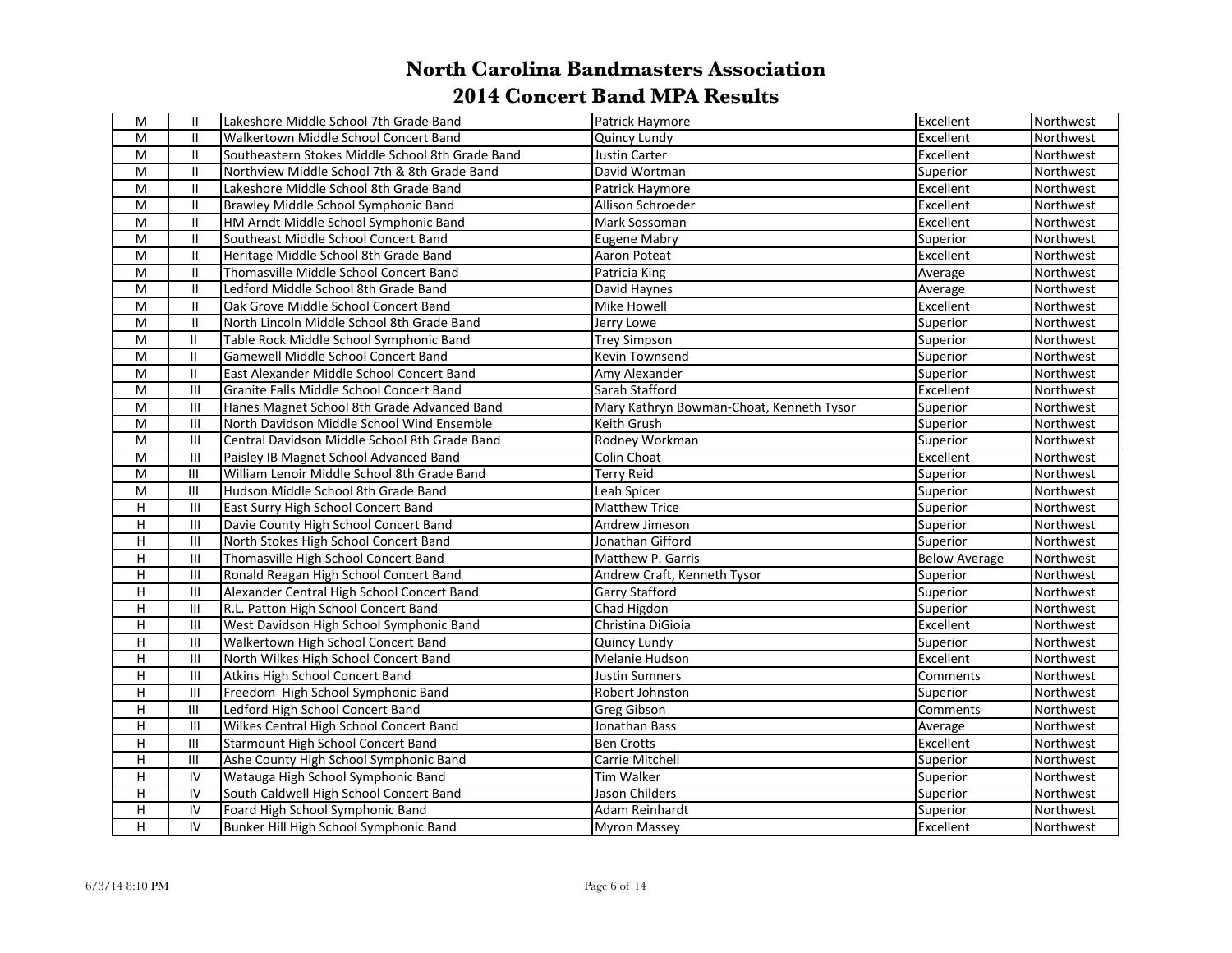| H                         | IV             | Forbush High School Concert Band                 | Daved Roberts                                                   | Superior  | Northwest     |
|---------------------------|----------------|--------------------------------------------------|-----------------------------------------------------------------|-----------|---------------|
| H                         | IV             | East Davidson High School Symphonic Band         | David C. Deese                                                  | Superior  | Northwest     |
| н                         | IV             | Lake Norman High School Concert Band             | Christopher Brown                                               | Average   | Northwest     |
| $\boldsymbol{\mathsf{H}}$ | IV             | St. Stephens High School Concert Band            | Casey Oakes                                                     | Excellent | Northwest     |
| н                         | IV             | Avery High School Concert Band                   | Dee Raby, William Freeman                                       | Excellent | Northwest     |
| $\mathsf H$               | IV             | Central Davidson High School Symphonic Band      | James Daugherty                                                 | Superior  | Northwest     |
| H                         | IV             | Parkland Magnet High School Symphonic Band       | Johnathan Hamiel, Danny Green                                   | Average   | Northwest     |
| $\mathsf H$               | ${\sf IV}$     | North Iredell High School Wind Ensemble          | Matthew Dowell                                                  | Excellent | Northwest     |
| $\overline{H}$            | $\overline{N}$ | North Lincoln High School Symphonic Band         | Neil S. Underwood                                               | Superior  | Northwest     |
| $\boldsymbol{\mathsf{H}}$ | ${\sf IV}$     | Ronald Reagan High School Symphonic Band         | Andrew D. Craft, Kenneth Tysor                                  | Superior  | Northwest     |
| H                         | ${\sf IV}$     | Draughn High School Symphonic Band               | Jason Hoyle                                                     | Excellent | Northwest     |
| $\boldsymbol{\mathsf{H}}$ | ${\sf IV}$     | North Davidson High School Concert Band          | Norian Fordham                                                  | Excellent | Northwest     |
| $\mathsf H$               |                | asterwor North Lincoln High School Wind Ensemble | Neil S. Underwood                                               | Superior  | Northwest     |
| $\mathsf H$               | V              | R.L. Patton Wind High School Wind Ensemble       | Chad Higdon                                                     | Excellent | Northwest     |
| $\mathsf H$               | $\vee$         | West Caldwell High School Symphonic Band         | Jonathan Stafford                                               | Excellent | Northwest     |
| $\overline{H}$            | $\mathsf{V}$   | RJ Reynolds High School Wind Ensemble            | Derrick James                                                   | Excellent | Northwest     |
| H                         | $\mathsf{V}$   | Newton-Conover High School Wind Ensemble         | Haskew Smith                                                    | Superior  | Northwest     |
| $\overline{H}$            | $\overline{V}$ | Davie County High School Wind Ensemble           | Andrew Jimeson                                                  | Superior  | Northwest     |
| $\overline{H}$            | $\mathsf{V}$   | East Forsyth High School Wind Ensemble           | Greg Murphy, Forrest Munden, Nathan Litwin (stdnt tch Excellent |           | Northwest     |
| $\mathsf H$               | $\mathsf{V}$   | Mount Tabor HighSchool Wind Ensemble             | Marc Schaub                                                     | Excellent | Northwest     |
| $\mathsf H$               | $\mathsf{V}$   | St. Stephens High School Symphonic Band          | Casey Oakes                                                     | Excellent | Northwest     |
| H                         | $\mathsf{V}$   | Ledford High School Wind Ensemble                | <b>Greg Gibson</b>                                              | Superior  | Northwest     |
| $\mathsf H$               | $\vee$         | Alexander Central High School Wind Ensemble      | Garry Stafford, Patrick Watkins                                 | Superior  | Northwest     |
| $\mathsf H$               | $\mathsf{V}$   | Hickory Ridge High School Wind Ensemble          | Chris White                                                     | Superior  | Northwest     |
| $\overline{H}$            | $\vee$         | Maiden High School Symphonic Band                | Nickey Horner                                                   | Excellent | Northwest     |
| H                         | $\mathsf{V}$   | Hibriten High School Symphonic Band              | <b>Justin Hammonds</b>                                          | Superior  | Northwest     |
| H                         | $\mathsf{V}$   | West Stokes High School Concert Band             | Daniel Jarvis                                                   | Superior  | Northwest     |
| $\overline{H}$            | $\vee$         | North Davidson High School Wind Ensemble         | Norian Fordham                                                  | Superior  | Northwest     |
| $\boldsymbol{\mathsf{H}}$ | VI             | South Caldwell High School Symphonic Band        | Jason Childers                                                  | Excellent | Northwest     |
| H                         | VI             | Lake Norman High School Wind Ensemble            | Christopher Brown                                               | Superior  | Northwest     |
| $\overline{H}$            | VI             | Central Davidson HighSchool Wind Ensemble        | James Daugherty, Rodney Workman                                 | Superior  | Northwest     |
| H                         | VI             | East Davidson High School Wind Ensemble          | David C. Deese                                                  | Superior  | Northwest     |
| $\overline{H}$            | VI             | West Forsyth High School Wind Ensemble           | Jim Kirkpatrick, Phil Spencer                                   | Superior  | Northwest     |
| $\overline{H}$            | VI             | Freedom High School Wind Ensemble                | Robert Johnston                                                 | Superior  | Northwest     |
| $\overline{H}$            | $\overline{V}$ | Ronald Reagan High School Wind Ensemble          | Andrew D. Craft, Kenneth Tysor                                  | Superior  | Northwest     |
| M                         |                | Albemarle Road MS                                | Hughes, Logan                                                   | Average   | South Central |
| M                         | $\mathbf{I}$   | Community House 7th Grade                        | Shives, David                                                   | Excellent | South Central |
| ${\sf M}$                 | $\mathbf{I}$   | <b>Kennedy MS</b>                                | Mitchell, Chris                                                 | comments  | South Central |
| ${\sf M}$                 |                | Piedmont 7th Grade                               | Vitulli, Amy                                                    | Superior  | South Central |
| M                         | $\mathbf{I}$   | Ridge Road 7th Grade                             | Wise, Kimberly                                                  | Excellent | South Central |
| M                         | $\mathbf{II}$  | <b>Bailey MS</b>                                 | Petersen, Ruth                                                  | Superior  | South Central |
| ${\sf M}$                 | $\mathbf{II}$  | Belmont 8th Grade                                | Lineberger, Carrie                                              | Superior  | South Central |
| M                         | $\mathbf{II}$  | C.C. Griffin 8th Grade                           | Carter, Andrew                                                  | Superior  | South Central |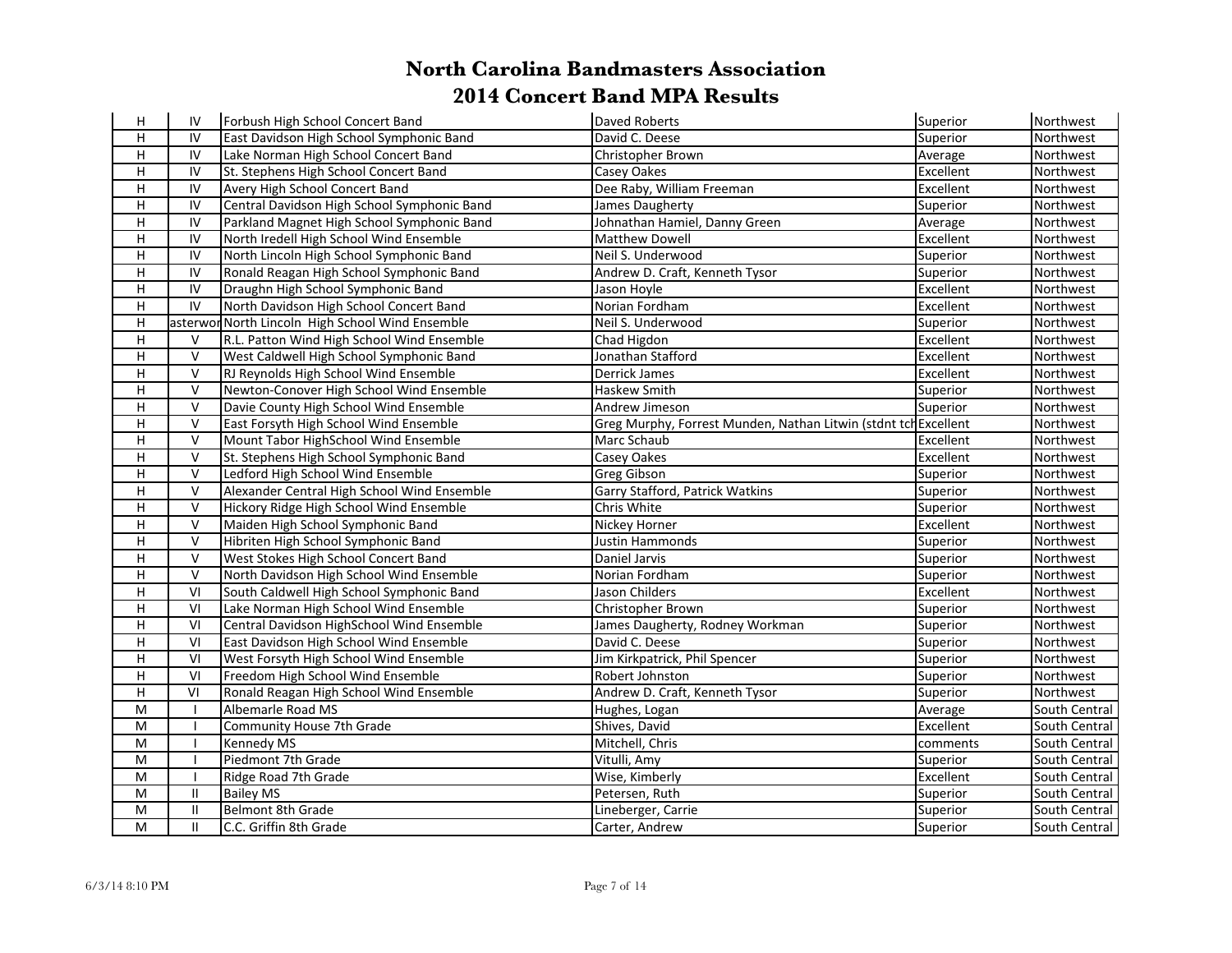| М                       | $\mathbf{H}$                | Cramerton 8th Grade                  | Ratchford, Lisa       | Superior             | South Central |
|-------------------------|-----------------------------|--------------------------------------|-----------------------|----------------------|---------------|
| M                       | Ш                           | Cuthbertson 7th Grade                | Ebert, Todd           | Superior             | South Central |
| M                       | $\mathbf{II}$               | East Lincoln MS                      | Meeks, Brandon        | Superior             | South Central |
| M                       | Ш                           | <b>East Union MS</b>                 | Perez, Carolina       | Excellent            | South Central |
| M                       | $\ensuremath{\mathsf{II}}$  | <b>Grandview MS</b>                  | Holmes, Richard       | Superior             | South Central |
| M                       | Ш                           | Harris Road 8th Grade                | Shepherd, Laura       | Superior             | South Central |
| ${\sf M}$               | Ш                           | J.N. Fries 8th Grade                 | Partridge, Jason      | Superior             | South Central |
| M                       | Ш                           | John Chavis 7th Grade Band           | Whitfield, Vickie     | Superior             | South Central |
| ${\sf M}$               | $\mathbf{H}$                | John Chavis 8th Grade Band           | Whitfield, Vickie     | Superior             | South Central |
| ${\sf M}$               | Ш                           | Lincolnton 8th Grade                 | Hoyle, Amber          | Superior             | South Central |
| M                       | Ш                           | Marvin Ridge 7th Grade               | Mallery, Matt         | Superior             | South Central |
| M                       | $\mathbf{II}$               | Marvin Ridge 8th Grade               | Hardesty, Chris       | Superior             | South Central |
| M                       | $\mathbf{H}$                | Monroe MS                            | Retzlaff, Craig       | Superior             | South Central |
| M                       | Ш                           | Morehead STEM Academy                | Vincel, Whitney       | <b>Below Average</b> | South Central |
| M                       | Ш                           | Mt. Holly 8th grade                  | Myers, Eric           | Superior             | South Central |
| M                       | Ш                           | Northwest Cabarrus MS                | Aldredge, Alice       | Superior             | South Central |
| M                       | $\mathbf{II}$               | Parkwood MS                          | Sale, Jon             | Superior             | South Central |
| M                       | $\mathbf{II}$               | Piedmont 8th Grade                   | Lukac, Jody           | Superior             | South Central |
| M                       | $\mathbf{II}$               | Ridge Road 8th Grade                 | Wise, Kimberly        | Excellent            | South Central |
| M                       | $\mathbf{II}$               | <b>Scholars Academy</b>              | Morris, Donald        | Average              | South Central |
| M                       | $\mathbf{H}$                | Shelby MS                            | Phillips, James       | Excellent            | South Central |
| M                       | $\mathbf{H}$                | Stanley 8th Grade                    | Robb, Kelly           | Average              | South Central |
| M                       | $\mathbf{II}$               | Sun Valley 8th Grade                 | Lail, Natassia        | Superior             | South Central |
| M                       | $\mathbf{II}$               | Union Academy MS                     | Stevens, Steve        | Superior             | South Central |
| M                       | $\mathbf{H}$                | W. C. Friday MS                      | Owens, Cindy          | Superior             | South Central |
| M                       | $\mathsf{II}$               | <b>Weddington MS</b>                 | Brooks, Jill          | Superior             | South Central |
| ${\sf M}$               | Ш                           | West Lincoln 8th                     | Parsons, David        | Excellent            | South Central |
| M                       | $\mathbf{III}$              | Alexander Graham 8th Grade           | Fullagar, Windy       | Superior             | South Central |
| M                       | Ш                           | Community House 8th Grade            | Shives, David         | Superior             | South Central |
| M                       | $\mathbf{III}$              | Cuthbertson 8th Grade                | Ebert, Katie          | Superior             | South Central |
| M                       | $\mathop{\rm III}\nolimits$ | Holbrook 8th Grade                   | Bennett, Jill         | Superior             | South Central |
| M                       | $\mathbf{III}$              | James Martin 8th Grade               | Tucker, Timothy       | comments             | South Central |
| ${\sf M}$               | $\mathop{\rm III}\nolimits$ | Porter Ridge 8th Grade               | Tomberlin, Stephanie  | Superior             | South Central |
| M                       | $\mathop{\rm III}\nolimits$ | Waddell Language Academy             | Robison, Jason        | Superior             | South Central |
| ${\sf M}$               | IV                          | Crestdale MS                         | Clowes, Lesli         | Superior             | South Central |
| H                       | $\mathbf{II}$               | Mallard Creek Concert Band           | Paul Boren            | <b>Comments</b>      | South Central |
| H                       | $\mathop{\rm III}\nolimits$ | <b>Central Cabarrus Concert Band</b> | Stephen Petrucci      | Superior             | South Central |
| H                       | $\mathop{\rm III}\nolimits$ | <b>Union Academy Band</b>            | <b>Steve Stevens</b>  | Excellent            | South Central |
| Н                       | $\mathbf{III}$              | Mooresville Concert Band             | Renae White           | Excellent            | South Central |
| Н                       | $\mathbf{III}$              | Pine Lake Prep Band                  | Daniel Lloyd          | Average              | South Central |
| Н                       | $\mathbf{III}$              | Ardrey Kell Concert Band             | <b>Patrick Butler</b> | Average              | South Central |
| Н                       | $\mathop{\rm III}\nolimits$ | South Point JV Concert Band          | <b>Tim Hamilton</b>   | Excellent            | South Central |
| $\overline{\mathsf{H}}$ | III                         | <b>Concord Concert Band</b>          | Chris Wilson          | Superior             | South Central |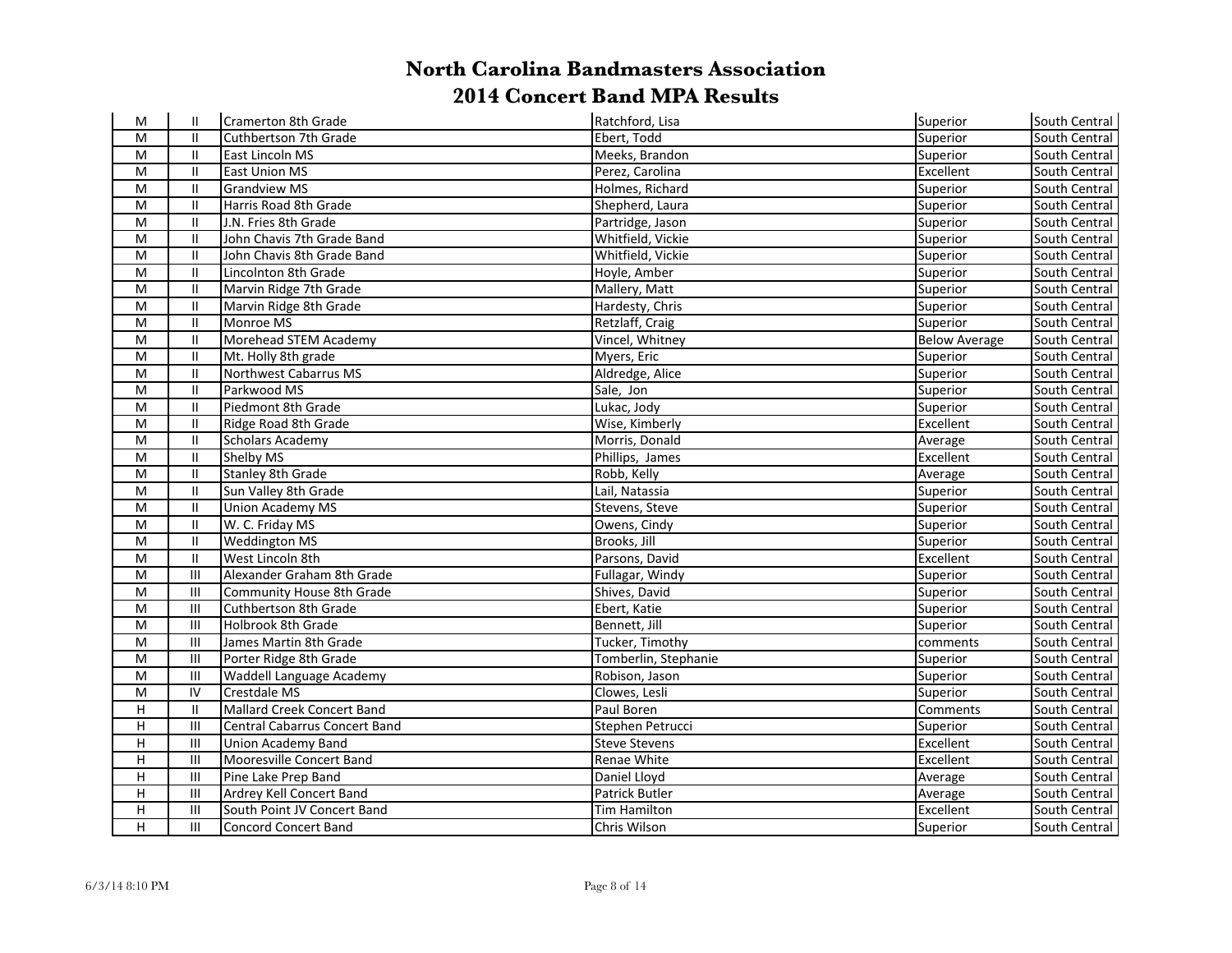| н                         | Ш               | Stuart W. Cramer High School Band                     | Kameron Radford          | Superior             | South Central |
|---------------------------|-----------------|-------------------------------------------------------|--------------------------|----------------------|---------------|
| H                         | Ш               | Jay M. Robinson Concert Band                          | <b>Blair Smith</b>       | Superior             | South Central |
| $\mathsf H$               | Ш               | <b>Hickory Ridge Concert Band</b>                     | Chris White              | Superior             | South Central |
| $\boldsymbol{\mathsf{H}}$ | Ш               | Concord Symphonic Band                                | Chris Wilson             | Excellent            | South Central |
| н                         | Ш               | West Stanly Concert Band                              | Kevin Still              | Average              | South Central |
| $\mathsf H$               | ${\sf IV}$      | East Gaston High School Band                          | Joe Dunlevy              | Superior             | South Central |
| н                         | ${\sf IV}$      | West Rowan Wind Ensemble                              | Daniel Trivette          | Superior             | South Central |
| H                         | ${\sf IV}$      | Crest High School Band                                | Jim Leatherwood          | Excellent            | South Central |
| $\mathsf H$               | ${\sf IV}$      | Olympic High School Band                              | James Smallwood          | Excellent            | South Central |
| H                         | IV              | South Mecklenburg Concert Band                        | Ed Harper                | Average              | South Central |
| H                         | IV              | North Gaston Concert Band                             | <b>Tim Reed</b>          | Superior             | South Central |
| $\mathsf H$               | ${\sf IV}$      | Central Academy of Technology and Arts Symphonic Band | Leslie Craven            | Superior             | South Central |
| $\mathsf H$               | $\overline{IV}$ | Monroe High School Band                               | Nicholas Gibson          | Superior             | South Central |
| H                         | IV              | <b>Forestview Concert Band</b>                        | Gaither Bumgardner       | Superior             | South Central |
| H                         | IV              | Bessemer City Concert Band                            | Laradon Pilot            | Superior             | South Central |
| H                         | ${\sf IV}$      | Cherryville Concert Band                              | Ashleigh Cook            | Superior             | South Central |
| H                         | IV              | <b>Butler Concert Band</b>                            | Joshua Stevenson         | Excellent            | South Central |
| H                         | $\overline{IV}$ | Charlotte Latin Upper School Wind Ensemble            | Ron Payne                | Superior             | South Central |
| $\mathsf H$               | IV              | <b>Weddington Symphonic Band</b>                      | Jill Brooks              | Excellent            | South Central |
| H                         | IV              | East Mecklenburg Concert Band                         | <b>Scott Clowes</b>      | Excellent            | South Central |
| H                         | IV              | Lincolnton Concert Band                               | Josh Belvin              | Superior             | South Central |
| H                         | IV              | Forest Hills High School Band                         | <b>Tracy Humphries</b>   | Superior             | South Central |
| H                         | IV              | Hough Symphonic Band                                  | <b>Robert Carrington</b> | Excellent            | South Central |
| H                         | IV              | Myers Park Concert Band                               | C. Whit Blount           | Superior             | South Central |
| H                         | IV              | Northwest Cabarrus Concert Band                       | Samuel Bogan II          | Excellent            | South Central |
| н                         | ${\sf IV}$      | Kings Mountain Concert Band                           | Andrew Washburn          | Superior             | South Central |
| $\boldsymbol{\mathsf{H}}$ | ${\sf IV}$      | Mooresville Symphonic Band                            | Ken Davis                | Superior             | South Central |
| $\mathsf H$               | ${\sf IV}$      | Cox Mill Concert Band                                 | Joseph Earp              | Excellent            | South Central |
| н                         | ${\sf IV}$      | Northwest School of the Arts Wind Ensemble            | Mark Johnson             | Average              | South Central |
| H                         | ${\sf IV}$      | <b>East Rowan Wind Ensemble</b>                       | <b>Emily McNeil</b>      | Average              | South Central |
| н                         | ${\sf IV}$      | Mallard Creek Symphonic Band                          | Paul Boren               | Excellent            | South Central |
| H                         | IV              | South Point Varsity Concert Band                      | <b>Tim Hamilton</b>      | Superior             | South Central |
| H                         | IV              | Ardrey Kell Symphonic Band                            | Patrick Butler           | <b>Below Average</b> | South Central |
| $\mathsf H$               | IV              | Parkwood High School Band                             | Archie Wallace           | Excellent            | South Central |
| H                         | IV              | East Lincoln Symphonic Band                           | <b>Brent Harris</b>      | Superior             | South Central |
| H                         | IV              | Porter Ridge Concert Band                             | lan Faires               | Excellent            | South Central |
| H                         | IV              | Piedmont High School Band                             | Jody Lukac               | Excellent            | South Central |
| $\mathsf H$               | ${\sf IV}$      | South Mecklenburg Symphonic Band                      | <b>Ed Harper</b>         | Average              | South Central |
| H                         | IV              | Piedmont Community Charter School Band                | Chris Cole               | Superior             | South Central |
| $\mathsf H$               | IV              | Central Cabarrus High School                          | Stephen Petrucci         | Excellent            | South Central |
| H                         | IV              | Cuthbertson Symphonic Band                            | <b>Todd Ebert</b>        | Excellent            | South Central |
| H                         |                 | asterwor Cox Mill Symphonic Band                      | Joseph Earp              | Excellent            | South Central |
| H                         | V               | Butler Symphonic Band                                 | Joshua Stevenson         | Excellent            | South Central |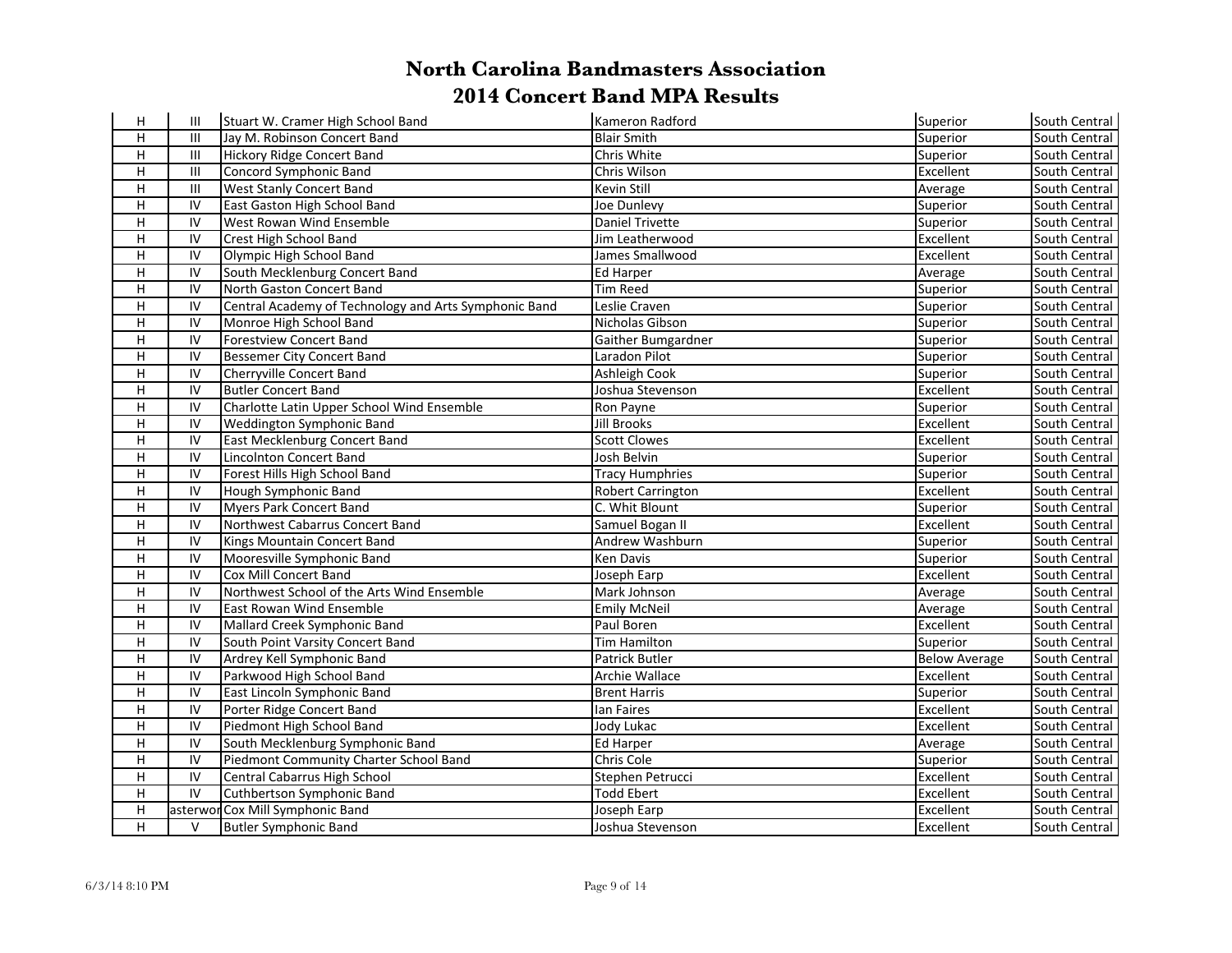| Н              | V                          | <b>West Lincoln Wind Ensemble</b>            | Tyler LaDuke                | Average              | South Central |
|----------------|----------------------------|----------------------------------------------|-----------------------------|----------------------|---------------|
| Н              | $\vee$                     | Sun Valley Concert Band                      | Jeff Reynolds               | Excellent            | South Central |
| $\overline{H}$ | $\vee$                     | Independence Wind Ensemble                   | Chris Moreau                | Superior             | South Central |
| H              | $\vee$                     | Charlotte Catholic Symphonic Band            | <b>Ryan Tinker</b>          | Excellent            | South Central |
| H              | $\vee$                     | Mount Pleasant Symphonic Band                | <b>Bart Tulbert</b>         | Excellent            | South Central |
| H              | $\mathsf{V}$               | Myers Park Wind Ensemble                     | C. Whit Blount              | Superior             | South Central |
| H              | $\mathsf{V}$               | Burns High School Symphonic Band             | Hoy Colson                  | Average              | South Central |
| Н              | $\vee$                     | Ardrey Kell Wind Ensemble                    | <b>Patrick Butler</b>       | Average              | South Central |
| H              | $\mathsf{V}$               | <b>Hickory Wind Ensemble</b>                 | Tammy Reyes                 | Superior             | South Central |
| H              | $\mathsf{V}$               | Porter Ridge Symphonic Band                  | lan Faires                  | Excellent            | South Central |
| Н              | VI                         | Jay M. Robinson Symphonic Band               | <b>Blair Smith</b>          | Superior             | South Central |
| H              | VI                         | Ashbrook Wind Ensemble                       | <b>Ben Jones</b>            | Average              | South Central |
| $\overline{H}$ | $\overline{VI}$            | <b>Butler Wind Ensemble</b>                  | Joshua Stevenson            | Excellent            | South Central |
| H              | VI                         | Hough Wind Ensemble                          | <b>Robert Carrington</b>    | Excellent            | South Central |
| H              | VI                         | South Mecklenburg Wind Ensemble              | <b>Ed Harper</b>            | Average              | South Central |
| H              | VI                         | Cuthbertson Blue Note Winds                  | <b>Todd Ebert</b>           | Superior             | South Central |
| H              | VI                         | Kings Mountain Blazer Band                   | Gil Doggett                 | Superior             | South Central |
| H              | VI                         | Marvin Ridge High School Band                | <b>Keith James</b>          | Superior             | South Central |
| H              | VI                         | East Mecklenburg Symphonic Band              | <b>Scott Clowes</b>         | Superior             | South Central |
| H              | VI                         | Northwest Cabarrus Symphonic Band            | Samuel Bogan II             | Excellent            | South Central |
| H              | VI                         | Mooresville Wind Ensemble                    | Ken Davis                   | Superior             | South Central |
| H              | VI                         | <b>IEast Lincoln Wind Ensemble</b>           | <b>Brent Harris</b>         | Superior             | South Central |
| M              | $\mathbf{I}$               | Archer Lodge Middle School Concert Band      | Steven Rainville            | Excellent            | Southeast     |
| M              |                            | Gray's Creek Middle School Intermediate Band | <b>Brandi Bullock</b>       | Excellent            | Southeast     |
| M              | $\mathbf{I}$               | L. Gilbert Carroll Middle School Band        | Pauline Cheng               | Average              | Southeast     |
| ${\sf M}$      | $\mathbf{H}$               | Sampson Middle School 8th Grade Band         | Vevlyn Lowe                 | Superior             | Southeast     |
| ${\sf M}$      | $\mathbf{II}$              | Hope Mills Middle School Concert Band        | Paul Ingram                 | Comments             | Southeast     |
| M              | $\ensuremath{\mathsf{II}}$ | Archer Lodge Middle School Symphonic Band    | <b>Steven Rainville</b>     | Excellent            | Southeast     |
| M              | $\mathbf{II}$              | Gray's Creek Middle School Advanced Band     | <b>Brandi Bullock</b>       | Average              | Southeast     |
| ${\sf M}$      | Ш                          | Max Abbott Middle School 8th Grade Band      | Julie Jordan                | Excellent            | Southeast     |
| ${\sf M}$      | $\mathbf{II}$              | Northwood Temple Academy 6-7 Band            | John Wright                 | Excellent            | Southeast     |
| M              | $\mathbf{II}$              | Carver Middle School 8th Grade Band          | Jay Bolder                  | Excellent            | Southeast     |
| ${\sf M}$      | $\mathbf{II}$              | Mac Williams Middle School Intermediate Band | Felicia McNaught, Mark Mabe | Superior             | Southeast     |
| M              | $\mathbf{II}$              | West Pine Middle School Band                 | Neil McCrimmon              | Superior             | Southeast     |
| ${\sf M}$      | $\mathbf{H}$               | Max Abbott Middle School 7th Grade Band      | Julie Jordan                | Comments             | Southeast     |
| M              | $\mathbf{H}$               | Western Harnett Middle School 8th Grade Band | <b>Curt Collins</b>         | Average              | Southeast     |
| ${\sf M}$      | $\mathbf{H}$               | Midway Middle School Combined Symphonic Band | Joshua Tew                  | Excellent            | Southeast     |
| ${\sf M}$      | $\mathbf{H}$               | East Hoke Middle School 8th Grade Band       | Rebekah Simpson             | Average              | Southeast     |
| M              | Ш                          | Spring Hill Middle School 8th Grade Band     | Jane McLaurin               | Superior             | Southeast     |
| M              | $\mathbf{III}$             | Sycamore Lane Middle School 8th Grade Band   | Jamie Bream                 | Superior             | Southeast     |
| ${\sf M}$      | $\mathbf{III}$             | Mac Williams Middle School Advanced Band     | Felicia McNaught, Mark Mabe | Superior             | Southeast     |
| H              | $\mathbf{III}$             | East Columbus High School Concert Band       | Jamie Faulk                 | <b>Below Average</b> | Southeast     |
| H              | III                        | Scotland High School 9th Grade Band          | <b>Wendy Edgerley</b>       | <b>Superior</b>      | Southeast     |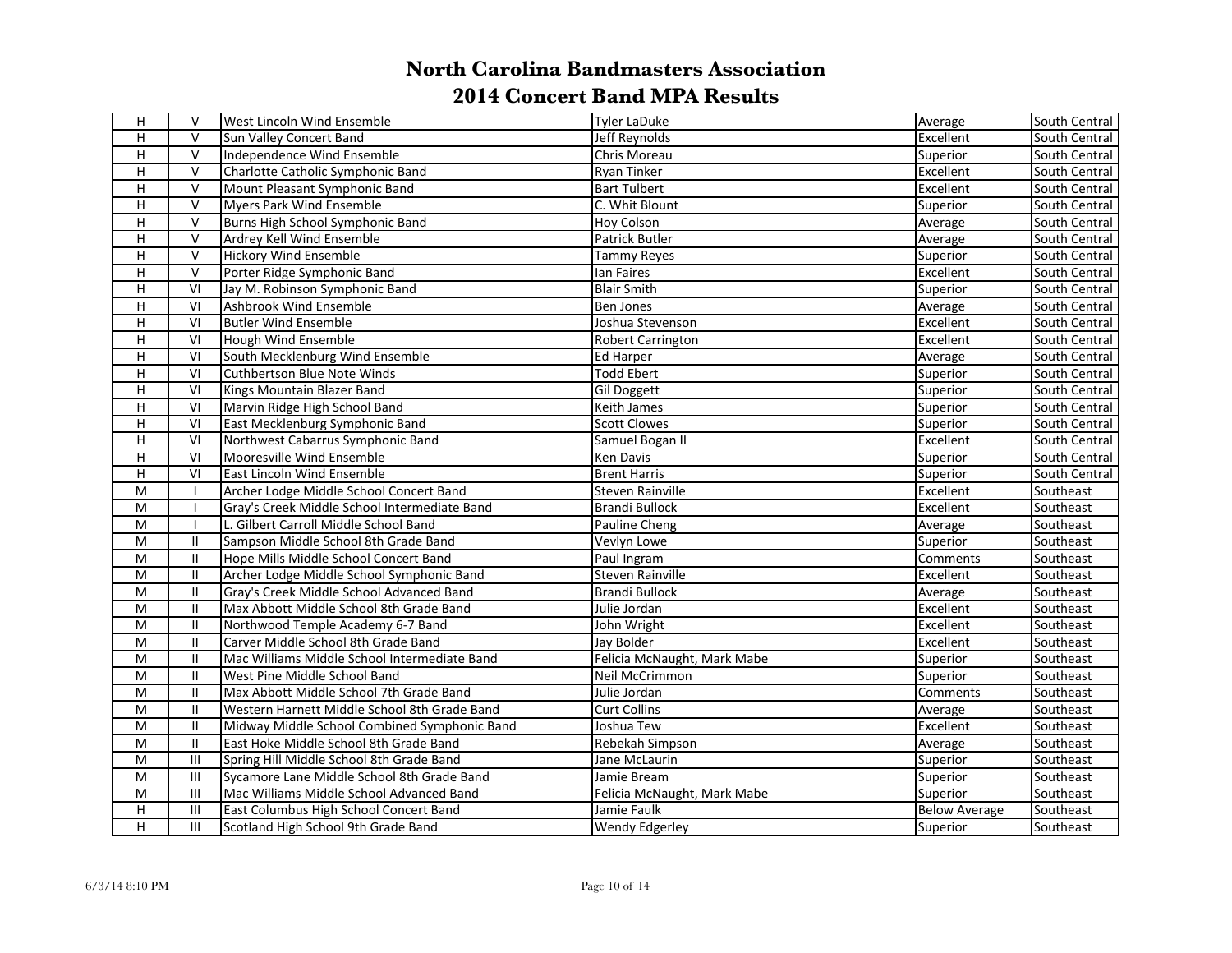| н              | $\mathop{\rm III}\nolimits$ | Clinton High School Symphonic Band               | Mark Cashin                    | Average              | Southeast |
|----------------|-----------------------------|--------------------------------------------------|--------------------------------|----------------------|-----------|
| H              | $\mathbf{III}$              | Union Pines High School Concert Band             | <b>Rob Hill</b>                | Average              | Southeast |
| H              | $\mathbf{III}$              | Jack Britt High School Concert Band              | <b>Timothy Parsons</b>         | Superior             | Southeast |
| H              | $\mathbf{III}$              | South Columbus High School Band                  | <b>Crystal Hairston</b>        | Excellent            | Southeast |
| H              | $\mathbf{III}$              | Midway High School Symphonic Band                | Joshua Tew                     | Excellent            | Southeast |
| H              | $\mathbf{III}$              | Pine Forest High School Concert Band             | James Richardson               | Average              | Southeast |
| H              | IV                          | West Johnston High School Concert Band           | Garrett Griffin                | Comments             | Southeast |
| $\mathsf H$    | IV                          | Pine Forest High School Symphonic Band           | James Richardson               | Average              | Southeast |
| $\mathsf H$    | IV                          | North Brunswick High School Concert Band         | Christopher Cook               | Average              | Southeast |
| H              | IV                          | South Brunswick High School Band                 | Jonathon Moore                 | Superior             | Southeast |
| н              | IV                          | Union Pines High School Symphonic Band           | Rob Hill                       | Average              | Southeast |
| $\overline{H}$ | IV                          | Gray's Creek High School Band                    | <b>Steve West</b>              | Superior             | Southeast |
| H              | $\overline{IV}$             | Corinth Holders High School Concert Band         | Olivia Dove                    | Excellent            | Southeast |
| H              | IV                          | Overhills High School Concert Band               | <b>Mike Sutton</b>             | <b>Below Average</b> | Southeast |
| H              | IV                          | Hobbton High School Concert Band                 | Geoffery Tart                  | Average              | Southeast |
| $\mathsf H$    | IV                          | Cape Fear High School Concert Band               | <b>Mike Williams</b>           | Superior             | Southeast |
| H              | IV                          | Westover High School Symphonic Band              | <b>Austin Chalmers</b>         | Average              | Southeast |
| H              | IV                          | E.E. Smith High School Band                      | Roosevelt Pratt                | Excellent            | Southeast |
| H              | V                           | Northwood Temple Academy 8-12 Band               | John Wright                    | Superior             | Southeast |
| H              | $\vee$                      | Scotland High School Symphonic Band              | <b>Britton Goodwin</b>         | Superior             | Southeast |
| H.             | $\vee$                      | Jack Britt High School Symphonic Winds           | <b>Timothy Parsons</b>         | Excellent            | Southeast |
| H              | $\vee$                      | South View High School Wind Ensemble             | Matthew Jorgensen              | Excellent            | Southeast |
| $\mathsf H$    | $\vee$                      | Terry Sanford High School Wind Ensemble          | Chris Langdon                  | Excellent            | Southeast |
| $\mathsf H$    | $\vee$                      | Massey Hill Classical High School Band           | Lawrence Harvey II             | Excellent            | Southeast |
| H              | $\vee$                      | Athens Drive High School Symphonic Band          | Dr. Jerry Markoch              | Superior             | Southeast |
| H              | VI                          | West Johnston High School Wind Ensemble          | Garrett Griffin                | Excellent            | Southeast |
| H              | VI                          | Union Pines High School Wind Ensemble            | Rob Hill                       | Excellent            | Southeast |
| $\mathsf H$    | VI                          | Cape Fear High School Wind Ensemble              | Mike Williams                  | Superior             | Southeast |
| M              | $\mathbf{I}$                | Apple Valley Middle School 7th Grade             | Ryan Summers                   | Excellent            | Western   |
| M              | $\mathbf{I}$                | Cane Creek Middle School Beginning Band          | Clif Dodson/Bryon Graeber      | Excellent            | Western   |
| M              | $\mathbf{I}$                | Hayesville Middle School                         | Jennifer Gibson                | lco                  | Western   |
| M              | $\mathbf{I}$                | Swain Middle School                              | Karen Williams-Lanning         | Average              | Western   |
| M              | $\mathbf{II}$               | Waynesville Middle School 8th Grade              | Sandy Boone and Stephen Parris | Excellent            | Western   |
| ${\sf M}$      | $\mathbf{II}$               | Charles D Owen Middle School 7th Grade           | <b>Tyson Hamrick</b>           | Average              | Western   |
| M              | Ш                           | Apple Valley Middle School 8th Grade             | <b>Ryan Summers</b>            | Excellent            | Western   |
| M              | $\mathbf{I}$                | East McDowell Jr. High School                    | Chris Wilson                   | Average              | Western   |
| M              | $\mathbf{II}$               | Rugby Middle School 8th Grade                    | Jason Plummer                  | Excellent            | Western   |
| M              | $\mathbf{II}$               | West McDowell Junior High School                 | John Ballard                   | Excellent            | Western   |
| M              | $\mathbf{II}$               | Brevard Middle School 7th Grade                  | Donnie Mulligan                | Excellent            | Western   |
| M              | $\mathbf{II}$               | Asheville Middle School 7th Grade                | <b>Kevin Young</b>             | Superior             | Western   |
| M              | $\mathbf{II}$               | Cane Creek Middle School 7th Grade Advanced Band | Bryon Graeber/Clif Dodson      | Superior             | Western   |
| M              | $\mathbf{II}$               | Brevard Middle School 8th Grade                  | Donnie Mulligan                | Average              | Western   |
| M              | $\mathbf{II}$               | lNorth Buncombe Middle School 8th Grade          | Mary Jo Sparrow, Sean Benfield | Superior             | Western   |